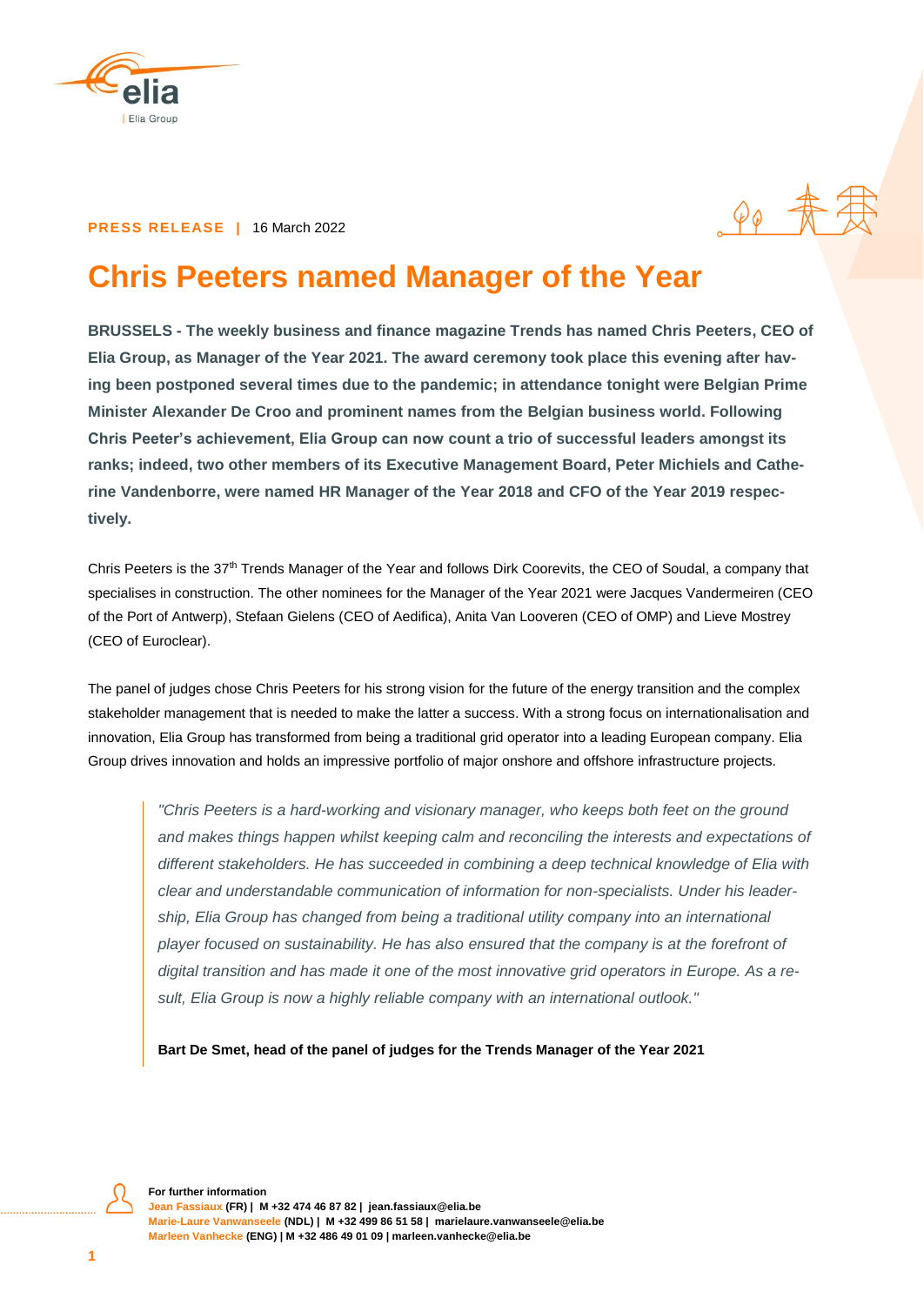

Chris Peeters (who is 55) grew up in Zonhoven, Limburg, and studied civil engineering at KU Leuven. After graduating, he first worked as a self-employed construction engineer, after moving on to manage the steel company Altro Steel for four years. He then briefly worked as a sales and technical director for Hoogovens Aluminium. After spending fourteen years as a Partner at McKinsey, he joined Schlumberger as a regional director for Europe, the Middle East, Africa and Russia in 2012.

In 2015, Chris Peeters joined Elia Group. In addition to overseeing the activities of Elia in Belgium, he is also responsible for 50Hertz, one of Germany's four transmission system operators.

Under the leadership of Chris Peeters, Elia Group is positioning itself as one of the most innovative system operators in Europe. In addition to carrying out a momentous investment programme, Elia Group regularly publishes vision papers and reports relating to the future of the energy sector. Through initiatives such as the "Internet of Energy" and a strong focus on consumer centricity, Elia Group wants to redefine the electricity system and give consumers with electric cars and heat pumps a more active role in it.

In 2020, the Elia Group achieved a world first by commissioning a hybrid interconnector that links Germany to Denmark (this interconnector also includes links to offshore wind farms). The first energy island that Elia will build off the Belgian coast will allow Elia Group to achieve a European first in the North Sea.

*"This serves as recognition for all of Elia Group's employees. They are the ones who, over the*  last few years, have made the company a leading European player which is mainly focused on *its societal impact."*

**Chris Peeters, CEO of Elia Group and Trends Manager of the Year 2021**

![](_page_1_Picture_7.jpeg)